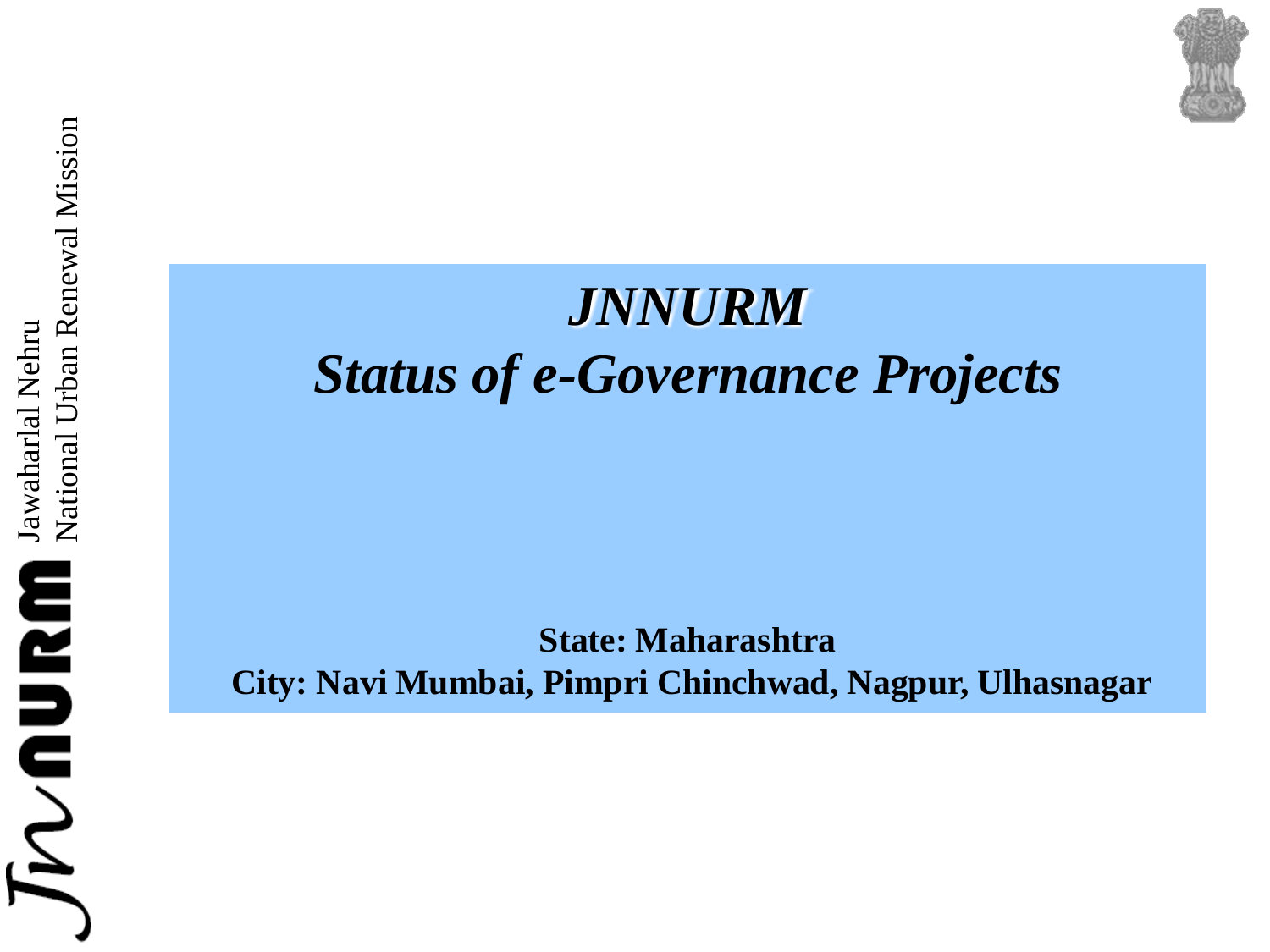# Project Details Navi Mumbai

| Name of<br>Project    | <b>Sanctioned</b><br><b>Cost Rs.</b> | <b>Contract</b><br><b>Cost Rs.</b> | <b>Work</b><br><b>Completion</b><br><b>Date</b> | No of<br><b>Modul</b><br>es | <b>Modules completed</b>            |
|-----------------------|--------------------------------------|------------------------------------|-------------------------------------------------|-----------------------------|-------------------------------------|
| Integrated            | <b>15.11 Crore</b>                   | 11.56                              | 30/06/2012                                      | 17                          | <b>Birth and Death Registration</b> |
| eGovernance<br>System |                                      | <b>Crore</b>                       |                                                 |                             | Property Tax & other Utilities      |
|                       |                                      |                                    |                                                 |                             | Water Billing & other Utilities     |
|                       |                                      |                                    |                                                 |                             | Grievance & Suggestion              |
|                       |                                      |                                    |                                                 |                             | <b>Town Planning Application</b>    |
|                       |                                      |                                    |                                                 |                             | <b>Works Module all Utilities</b>   |
|                       |                                      |                                    |                                                 |                             | <b>Trade Licensing Module</b>       |
|                       |                                      |                                    |                                                 |                             | Solid Waste Management              |
|                       |                                      |                                    |                                                 |                             | <b>Accounting System</b>            |
|                       |                                      |                                    |                                                 |                             | Personnel Information System        |
|                       |                                      |                                    |                                                 |                             | <b>Citizen Portal</b>               |
|                       |                                      |                                    |                                                 |                             | <b>CESS</b>                         |
|                       |                                      |                                    |                                                 |                             | <b>Citizen Facilitation Center</b>  |
|                       |                                      |                                    |                                                 |                             | <b>Inventory Management</b>         |
|                       |                                      |                                    |                                                 |                             | Document Management System          |
|                       |                                      |                                    |                                                 |                             | Web GIS                             |
|                       |                                      |                                    |                                                 |                             | <b>Network Management System</b>    |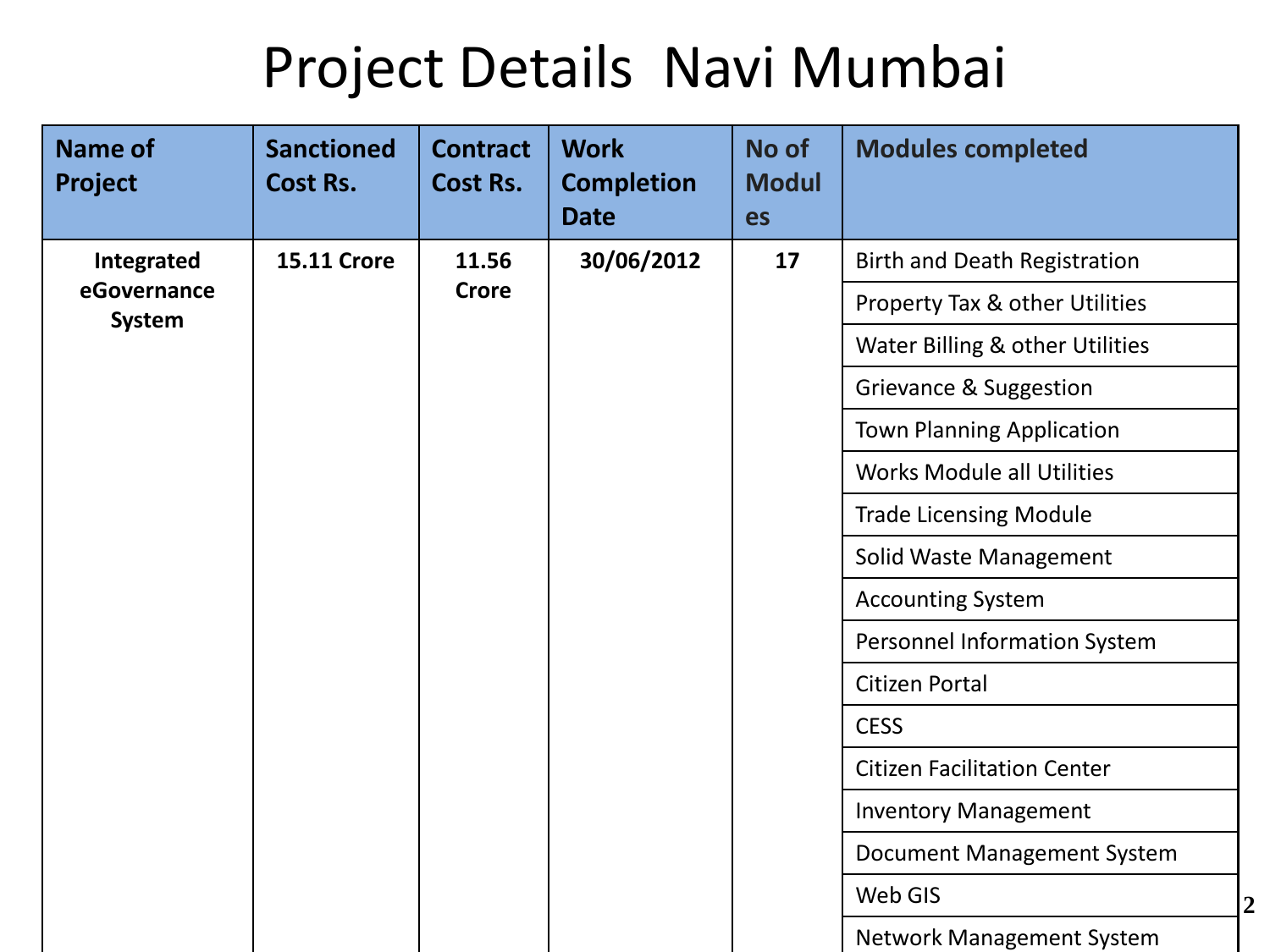### *e-Governance Projects Benefits*

- Online Grievance with GIS reference
- Payment Gateway for Water and Property Tax Bill
- While paying online payment for PT / Water Bills through credit/Debit Card or Net Banking, Citizen does not have to pay any extra processing or transaction charge.
- Processing or transaction cost is born by NMMC
- View Ledger for Water and PT demand and collection,
- Latest water/PT bill can be viewed or downloaded,
- Self Assessment of Property Tax
- SMS/ Email alert to the registered citizens
- Birth and Death Certificate are issued within 24 hrs on submission of application through BND Software
- 27 other services related to Citizen are delivered through CFC.
- Auto Plan Download for Architectures
- Building Permission is given though Software in 20 days.
- Trade licenses (hording License, Mutton shop License, Dog license, Eating House License etc) are issued through the Software.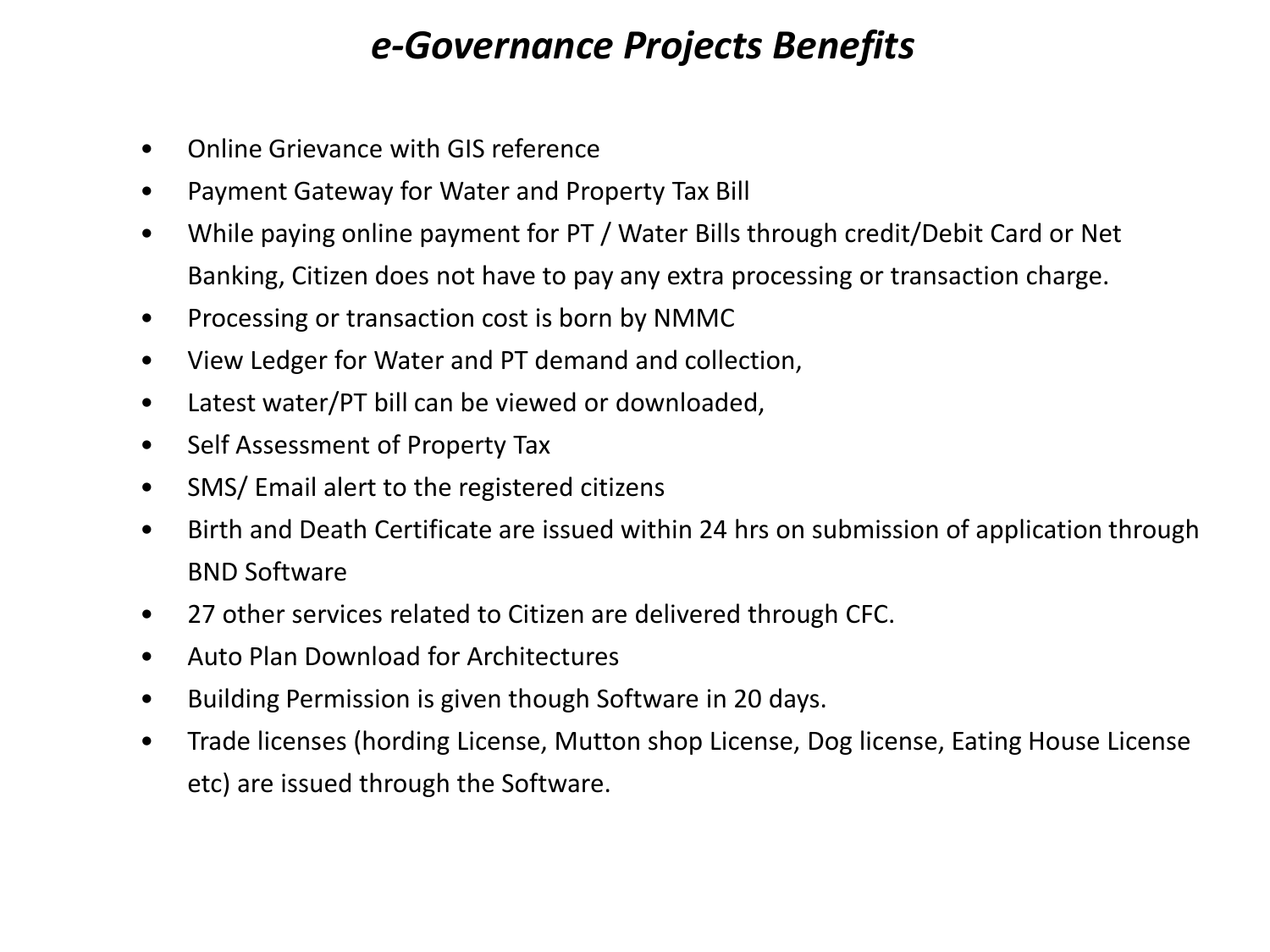## Project Details Pimpri Chinchwad

| <b>Sanctioned Cost</b> | 924.50 lakhs                  |
|------------------------|-------------------------------|
| No. of Modules         | 40 modules                    |
| Completion date        | 15 <sup>th</sup> October 2012 |

#### **Current Status of Project**

|                | <b>Overall Physical Progress</b><br>$-85%$          |                                  |                       |
|----------------|-----------------------------------------------------|----------------------------------|-----------------------|
| Sr.N<br>0.     | Name of Component / work                            | <b>DPR Cost (Rs.</b><br>In lakh) | <b>Current Status</b> |
| $\mathbf{1}$   | Disaster recovery Site                              | 201.50                           | 75% Work Complete     |
| $\overline{2}$ | Computer Networking &<br><b>Hardware Components</b> | 129.00                           | 100% Work Completed   |
| 3              | Software Application<br>development and maintenance | 564.00                           | 93% Work Complete     |
| $\overline{4}$ | <b>Network Security Audit</b>                       | 30.00                            | 100% Work Complete    |
|                | <b>Total</b>                                        | 924.50                           |                       |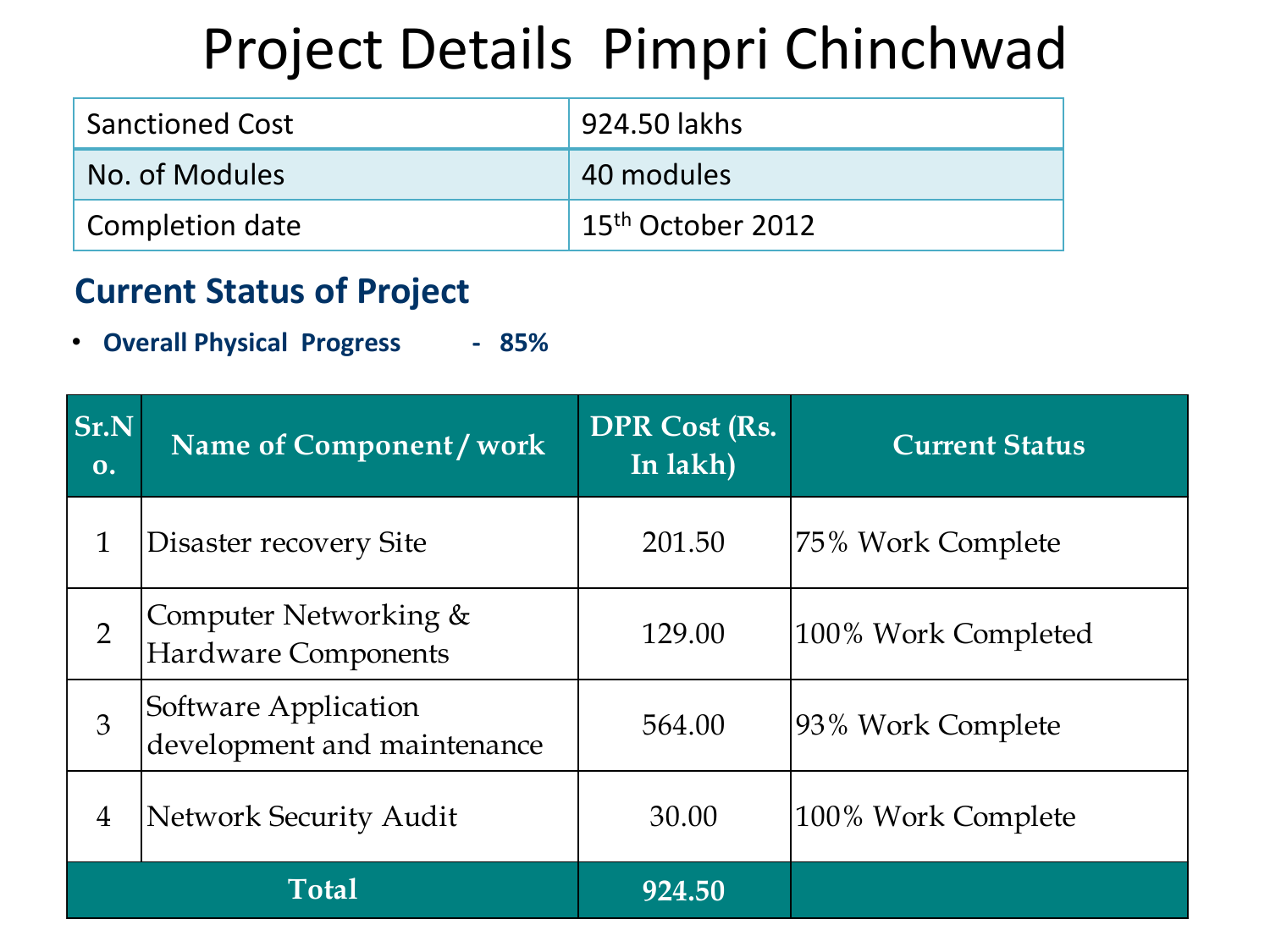## **Current Status**

| <b>Applications</b>                    | <b>Go Live</b>    |
|----------------------------------------|-------------------|
| <b>Birth &amp; Death Registration</b>  | December 2010     |
| <b>Property Tax</b>                    | <b>March 2009</b> |
| <b>Water Tax System</b>                | <b>March 2009</b> |
| <b>Grievances Management</b>           | November 2010     |
| <b>Building Approvals</b>              | <b>March 2009</b> |
| E Procurement                          | <b>March 2009</b> |
| Project/Ward Works                     | September 2011    |
| <b>Health Programs</b>                 | September 2011    |
| Licenses                               | December 2011     |
| Solid Waste Management                 | April 2012        |
| <b>Accounting System</b>               | April 2012        |
| <b>Personnel Information</b><br>System | April 2012        |

| <b>Applications</b>           | <b>Go Live</b>   |
|-------------------------------|------------------|
| <b>Audit System</b>           | September 2011   |
| <b>BSUP (Nagarvasti)</b>      | <b>June 2011</b> |
| <b>Central Medical Stores</b> | April 2012       |
| Central Stores & Inventory    | September 2011   |
| <b>Document Management</b>    | January 2012     |
| <b>Election System</b>        | February 2012    |
| <b>Electrical Department</b>  | January 2012     |
| <b>IT Asset Management</b>    | May 2012         |
| Land & Estates                | May 2012         |
| <b>Legal Department</b>       | December 2011    |
| <b>Municipal Secretariat</b>  | <b>June 2011</b> |
| <b>Public Library</b>         | May 2012         |
| <b>School Management</b>      | May 2012         |
| <b>Public Auditorium</b>      | May 2012         |
| <b>Slum Billing</b>           | February 2011    |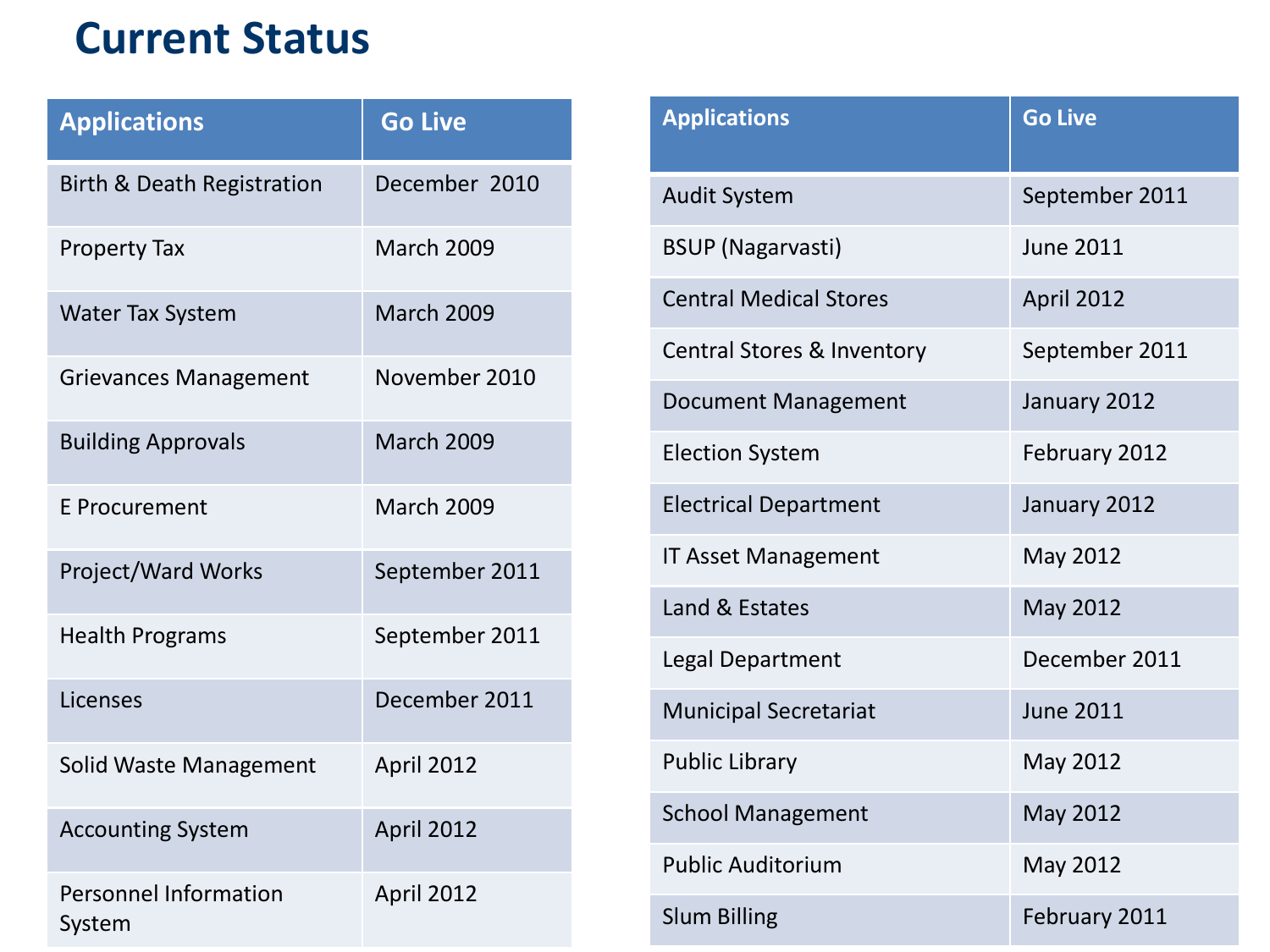## **Current Status**

| <b>Applications</b>               | <b>Go Live</b>   |
|-----------------------------------|------------------|
| <b>Sports Portal</b>              | <b>July 2012</b> |
| Disaster Management               | Aug 2012         |
| Intranet                          | Sept. 2012       |
| Fire Brigade                      | Sept. 2012       |
| Vehicle Workshop Management       | Sept. 2012       |
| <b>Security Management</b>        | Sept. 2012       |
| <b>PCMC Service Portal</b>        |                  |
| <b>Town Planning Management</b>   |                  |
| Octroi                            |                  |
| Hawkers Management                | Sept. 2012       |
| <b>Hospital Management System</b> |                  |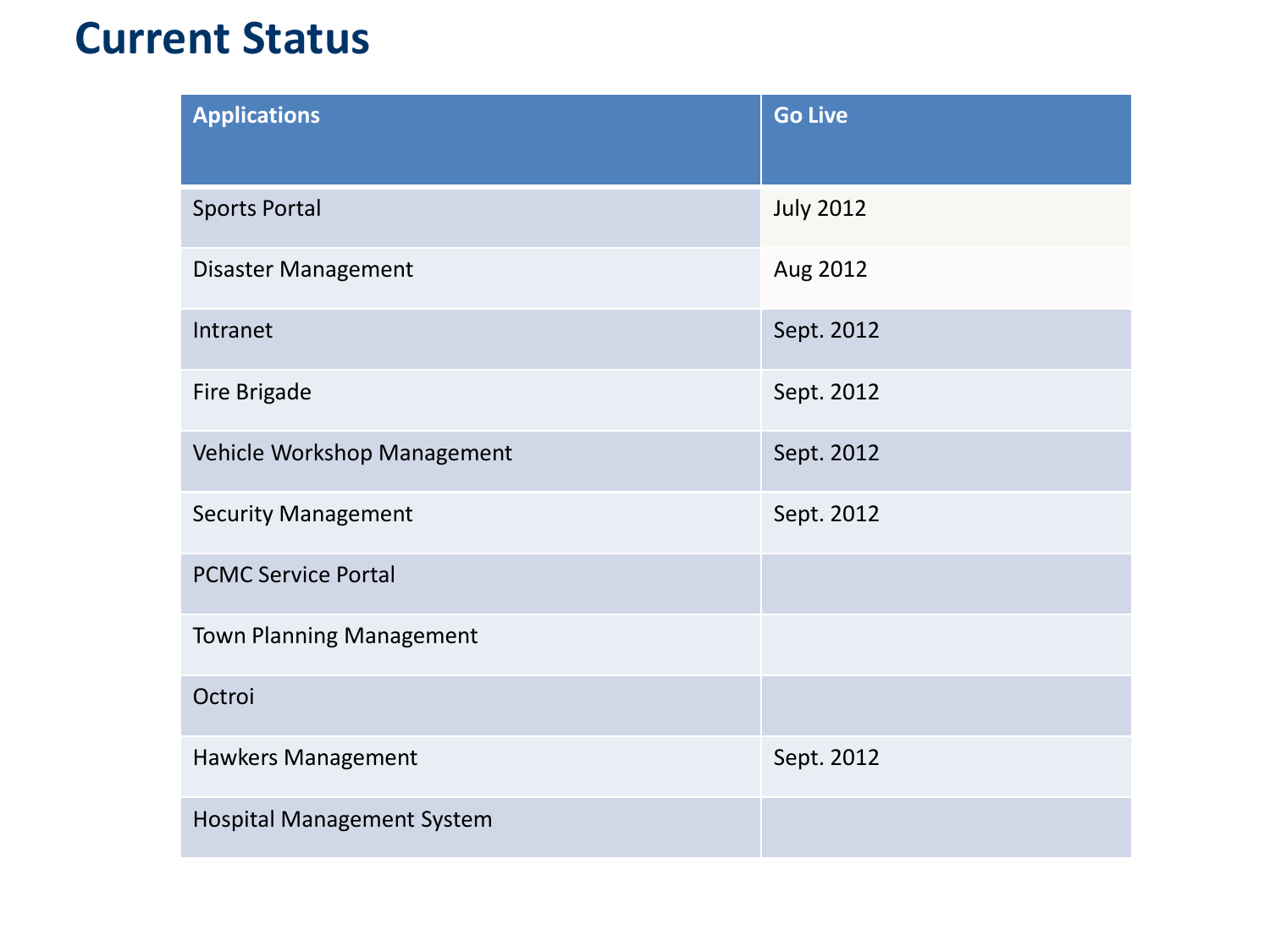### *e-Governance Projects Benefits*

#### **Building Permission Management**

This has helped remove the human error in the approval of design and has substantially reduced the time in **scrutinising the design. Prior to the implementation of e-Governance platform the time required was min. 90** days but currently building permission for residential plan is approved in 30 days and for commercial plan its **45 days. Another improved service area is the improvement in communication during the approval process as any additional information required or corrections suggested are directly communicated to the applicant** through online system and the applicant can also see its status of building plan approval through the system.

#### **e-Procurement System**

**The record of tender fee and earnest money received is available instantaneously. Bidders can choose which tender to participate after studying the tender condition. Since all the bidders are registered, communicating through mails for any change in date or information required is possible. Bidders need not have to physically drop its proposal and be present for tender opening. Human interface to change the financial quote after bidding or knowing the financial quote of competitors before tender opening is not possible.**

#### **Online Birth and Death**

The time required for getting a birth or death certificate is 15 minutes compared to 15 days required in the **older system. The new system improves the communication with the citizens in case his certificate is not available in the online system he can refer the issue through online grievance managementsystem.**

#### **Property Tax and Water Management System**

**The time required for payment of the bills is only 10 minutes. Corporation system generates report stating the no. of bills not paid and since the payments are routed directly in Corporation's bank account audit trail for payment is maintained.**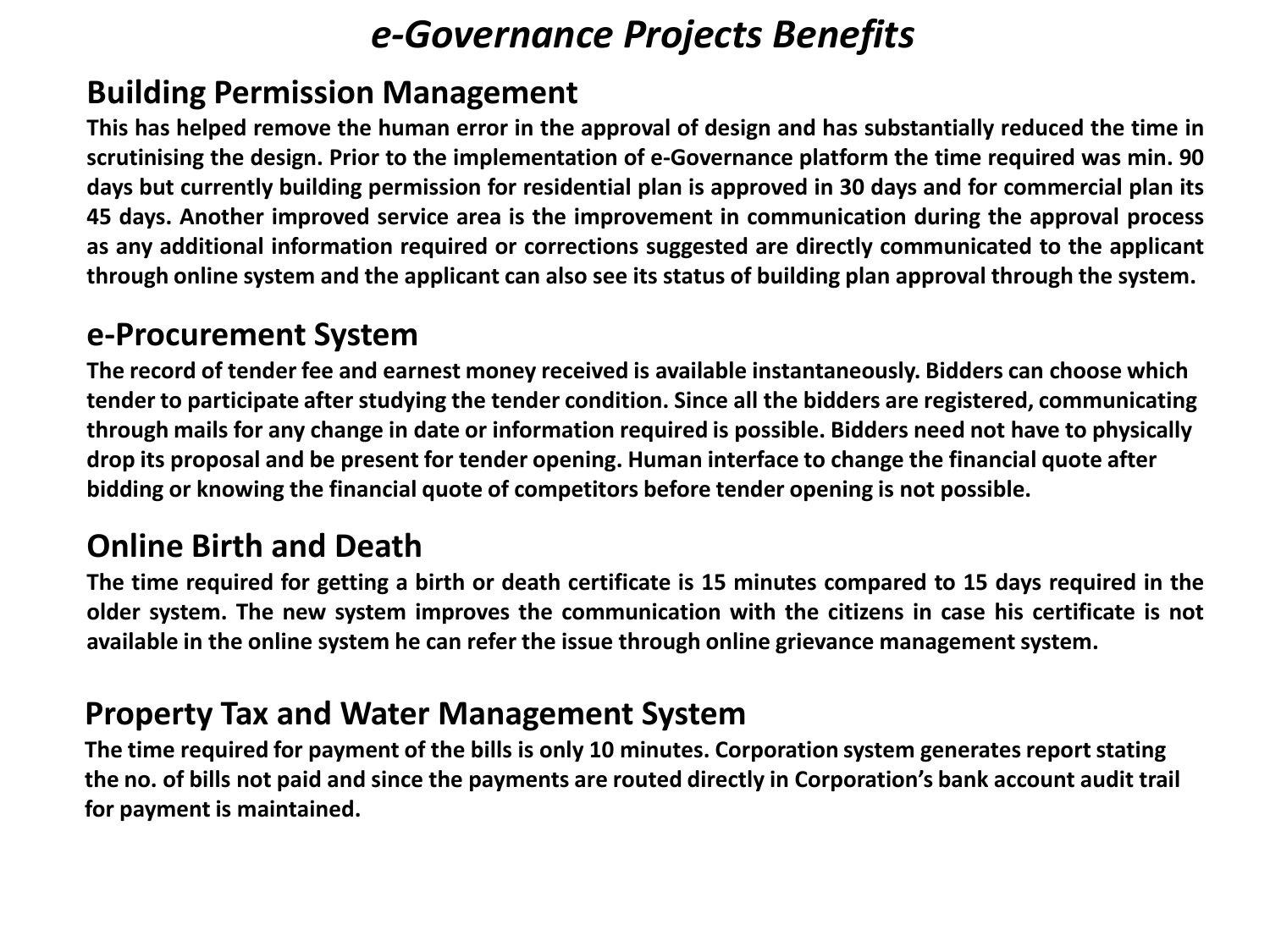## *e-Governance Projects Benefits*

#### **Grievance Management system**

**The citizens are kept updated about the action taken on the complaint through SMS from time to time. The system generates the reports date-wise, department wise, pending and attended complaints which are escalated to the higher officer automatically by the system if there is delay in addressing the complaint.** 

#### **Solid Waste Management**

**The officer's time required in monitoring the actual waste collection on site is reduced. Cleaner city due to assured service of waste collection and prevention of spread of communicable diseases. Improvement in work efficiency of ground staff since it knows that his work progress is being monitored.**

#### **Online Dashboard for works Management**

**The control over the progress of the work by the City Engineer is enhanced as he can access daily the work wise and officer wise project progress with information like deadline of project, how much time, what payment has been released, quantity of work done etc. Manpower saving in maintaining and sorting records, for decision making during meetings or approvals or blacklisting of vendors. The time required for vendors billing is reduced as the approvals are directly checked on the basis of data reported on the system which is digitally signed by the officer.**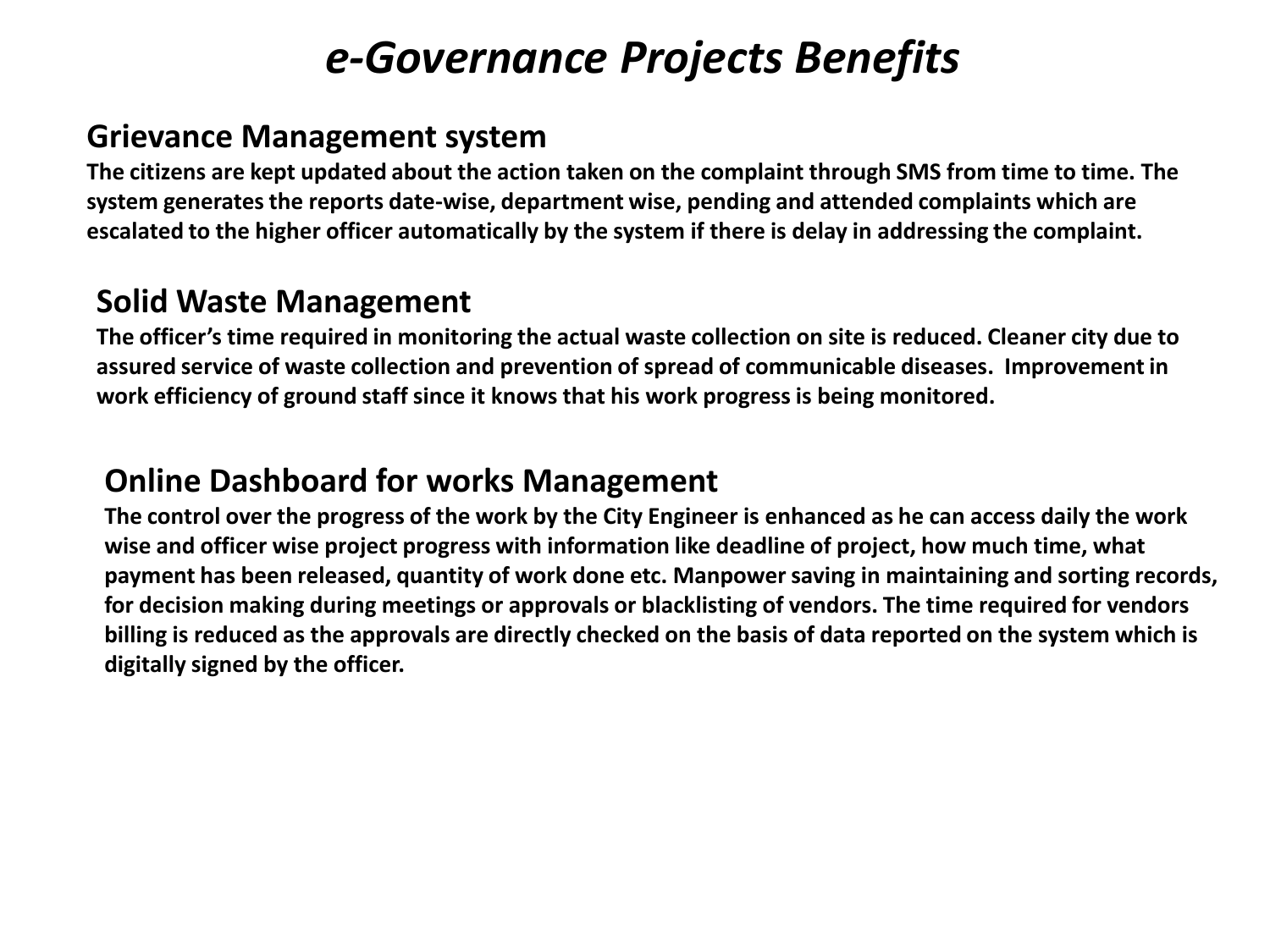## Project Details Nagpur

|                 | <b>Project Approvals</b>                  |                |  |  |  |  |  |
|-----------------|-------------------------------------------|----------------|--|--|--|--|--|
| Sr. No.         | <b>Project Approvals</b>                  | <b>Details</b> |  |  |  |  |  |
| $\mathbf{1}$    | Date of CSMC approval                     | 06/02/2009     |  |  |  |  |  |
| $\vert 2 \vert$ | Date of signing of MOA                    | 05/03/2010     |  |  |  |  |  |
| 3               | <b>Approved Project Cost (Rs in Lacs)</b> | 1345.25 Lakhs  |  |  |  |  |  |
| $\sqrt{4}$      | Awarded project cost (Rs. In Lacs) by     | 2333.00 Lakhs  |  |  |  |  |  |
|                 | <b>GB</b> of NMC                          |                |  |  |  |  |  |
| $\vert$ 5       | <b>Central Share (Rs in Lacs)</b>         | 672.62 Lakhs   |  |  |  |  |  |
| $\vert 6 \vert$ | <b>State Share (Rs in Lacs)</b>           | 269.05 Lakhs   |  |  |  |  |  |
| $7\overline{ }$ | <b>ULB Share (Rs in Lacs)</b>             | 403.57 Lakhs   |  |  |  |  |  |
| $\vert 8 \vert$ | <b>Other Share if any</b>                 |                |  |  |  |  |  |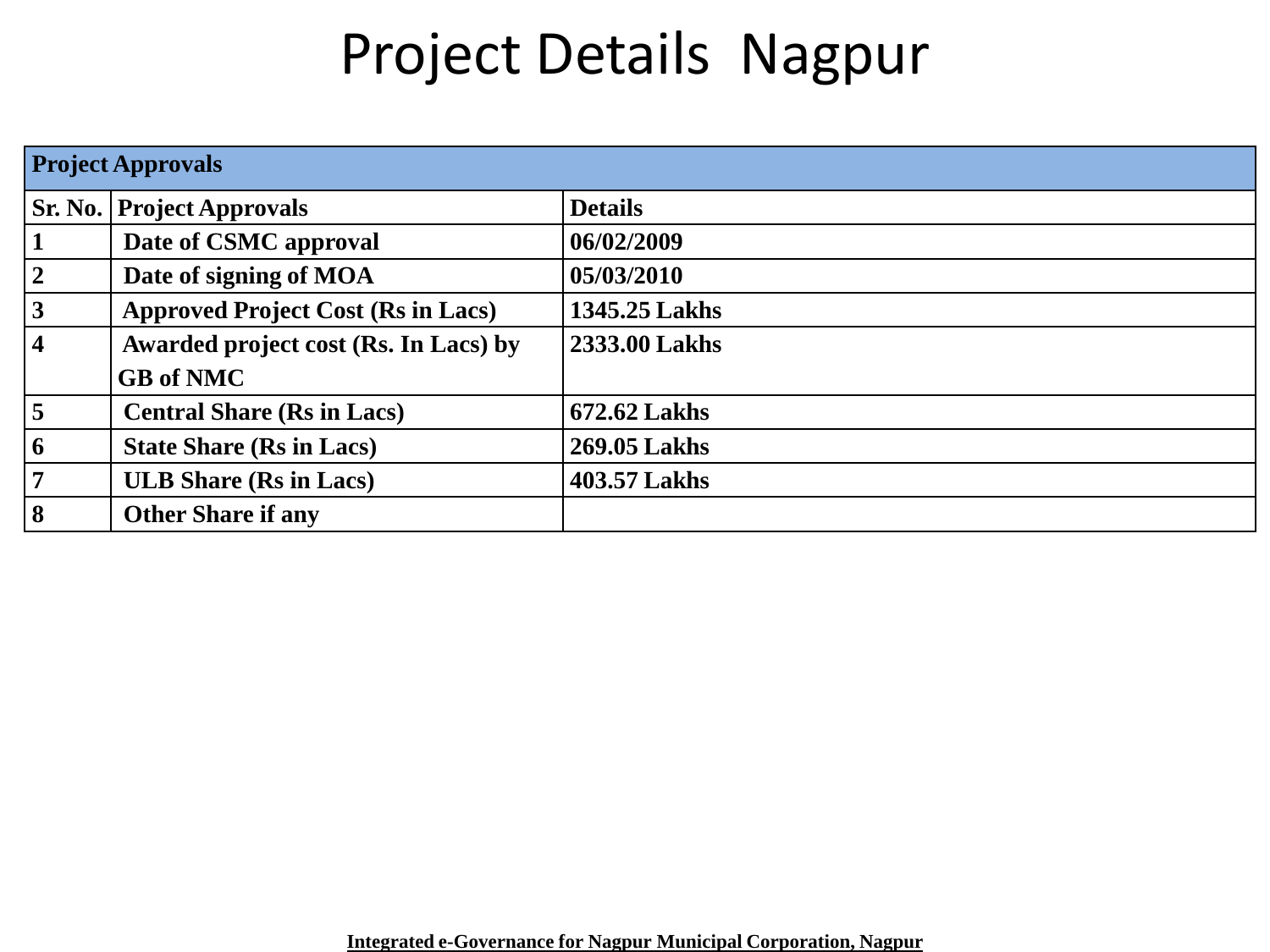## **Current Status**

| <b>Module</b><br>No.    | <b>Name of Module</b>                                |  | <b>System</b><br>Req.Speci.    |                 | Approval to "To<br>Be"                   |      | <b>Customization</b> | <b>Unit Test</b>           | Go-Live          |
|-------------------------|------------------------------------------------------|--|--------------------------------|-----------------|------------------------------------------|------|----------------------|----------------------------|------------------|
|                         | <b>Modules under JnNURM:</b>                         |  |                                |                 |                                          |      |                      |                            |                  |
| 1                       | <b>Birth &amp; Death registration</b>                |  | <b>Approved</b>                |                 | <b>Approved</b>                          |      | <b>Completed</b>     | <b>Completed</b>           | <b>Completed</b> |
| $\overline{\mathbf{2}}$ | <b>Property Tax</b>                                  |  | <b>Approved</b>                |                 | <b>Approved</b>                          |      | <b>Completed</b>     | <b>Completed</b>           | In Progress      |
| 3                       | <b>Payment and Management of</b><br>utilities bills  |  | <b>Approved</b>                |                 | <b>Approved</b>                          |      | <b>Completed</b>     | <b>Completed</b>           | In Progress      |
| 4                       | <b>Grievance</b>                                     |  | <b>Approved</b>                |                 | <b>Approved</b>                          |      | <b>Completed</b>     | <b>Completed</b>           | <b>Completed</b> |
| 5                       | <b>Building Plan Approval</b>                        |  | <b>Approved</b>                |                 | <b>Approved</b>                          |      | <b>Completed</b>     | <b>Completed</b>           | <b>Completed</b> |
| 6                       | <b>Project/ Ward Works</b>                           |  | <b>Approved</b>                |                 | <b>Approved</b>                          |      | <b>Completed</b>     | <b>Completed</b>           | <b>Completed</b> |
| $\overline{7}$          | e-Procurement                                        |  | <b>Approved</b>                |                 | <b>Approved</b>                          |      | <b>Completed</b>     | <b>Completed</b>           | <b>Completed</b> |
| 8                       | <b>Solid Waste Management</b>                        |  | <b>Approved</b>                | <b>Approved</b> |                                          |      | <b>Completed</b>     | <b>Completed</b>           | In Progress      |
| 9                       | Licenses (Market/Trade)                              |  | <b>Approved</b>                |                 | <b>Approved</b><br><b>Completed</b>      |      |                      | <b>Completed</b>           | <b>Completed</b> |
| 10                      | <b>Accounting System/ Financial</b><br><b>Module</b> |  | <b>Approved</b>                |                 | <b>Approved</b>                          |      | <b>Completed</b>     | <b>Completed</b>           | <b>Completed</b> |
| 11                      | <b>Personal Mgt. System</b>                          |  | <b>Approved</b>                |                 | <b>Approved</b>                          |      | <b>Completed</b>     | <b>Completed</b>           | In Progress      |
|                         | <b>Summary:</b>                                      |  |                                |                 |                                          |      |                      |                            |                  |
|                         | <b>Type of Module</b>                                |  | <b>Total</b><br><b>Modules</b> |                 | <b>Customization</b><br><b>Completed</b> |      | <b>Unit</b><br>Test  | <b>Ready to</b><br>Go-Live | Go-Live          |
|                         | <b>Modules under JnNURM:-</b>                        |  | 11                             |                 | 11                                       |      | 11                   | 4                          | 7                |
| $\%$                    |                                                      |  |                                | 100%            |                                          | 100% | 36%                  | 64%                        |                  |

**Integrated e-Governance for Nagpur Municipal Corporation, Nagpur**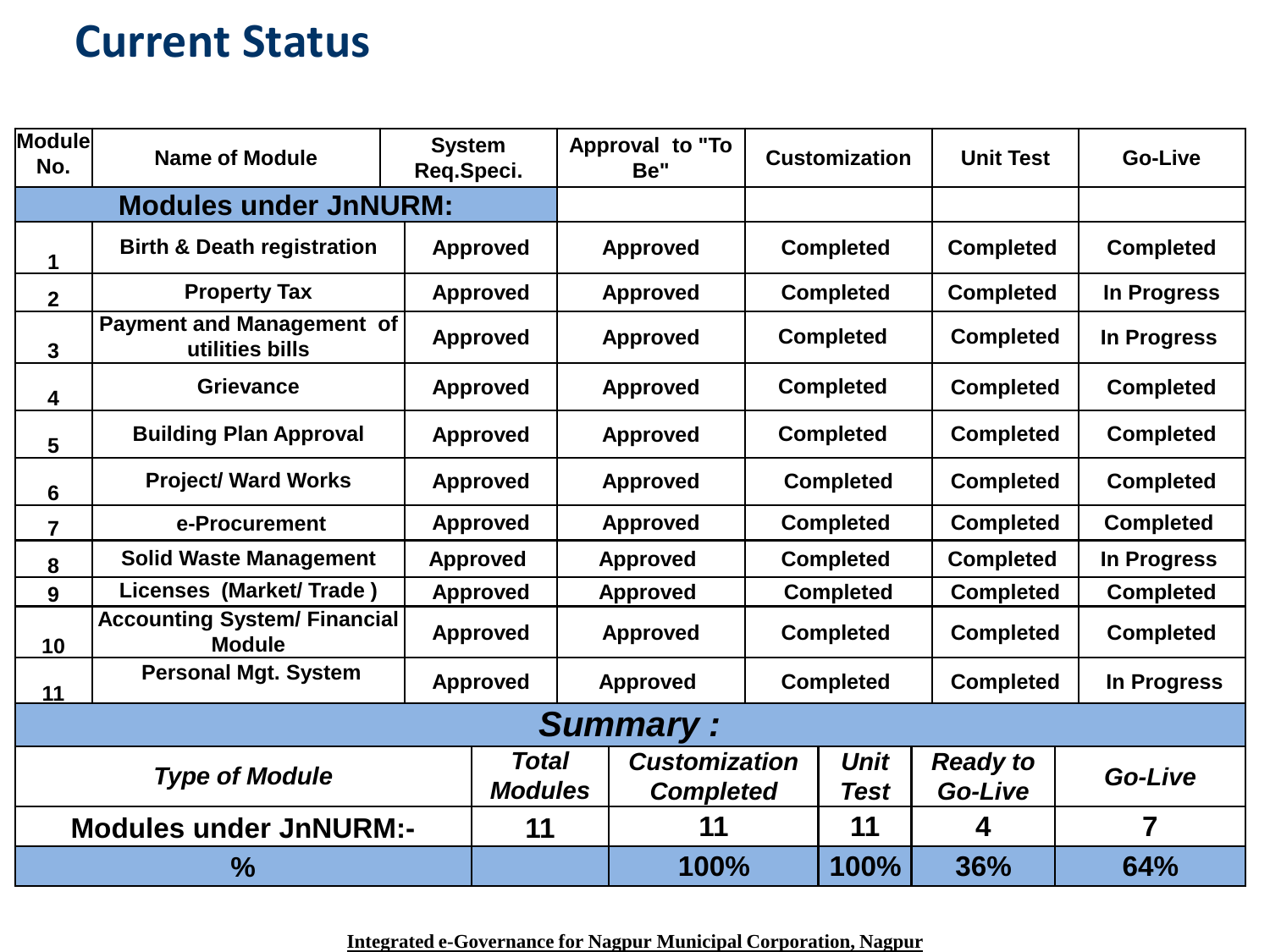## Project details -- Ulhasnagar

**Software Modules :-**

**Birth & Death, Complaint Redressal System, Water Billing and Accounting Module, Market Trade License Module, Integrated Citizen Facilitation Center (CFC), Accounts Module, Town Planning Department Services Module, Cess Module, Projects monitoring & Works management, Comprehensive GIS and IT Infrastructure Strengthening.**

**Hardware :-**

**for Application, Web, GIS, and Database Servers. Storage Area Network, Backup LTO24, Fiber Backbone, L3 Switches and Managed networking. IT Security includes Firewalls, Antivirus and implementation of security policy across UMC.**

| <b>Approved Project Cost 5.62 Cr.</b> |             |  |  |
|---------------------------------------|-------------|--|--|
| Central share : 1.97 cr               |             |  |  |
| <b>State share</b>                    | $: 0.84$ cr |  |  |
| <b>UMC share</b>                      | $: 2.81$ cr |  |  |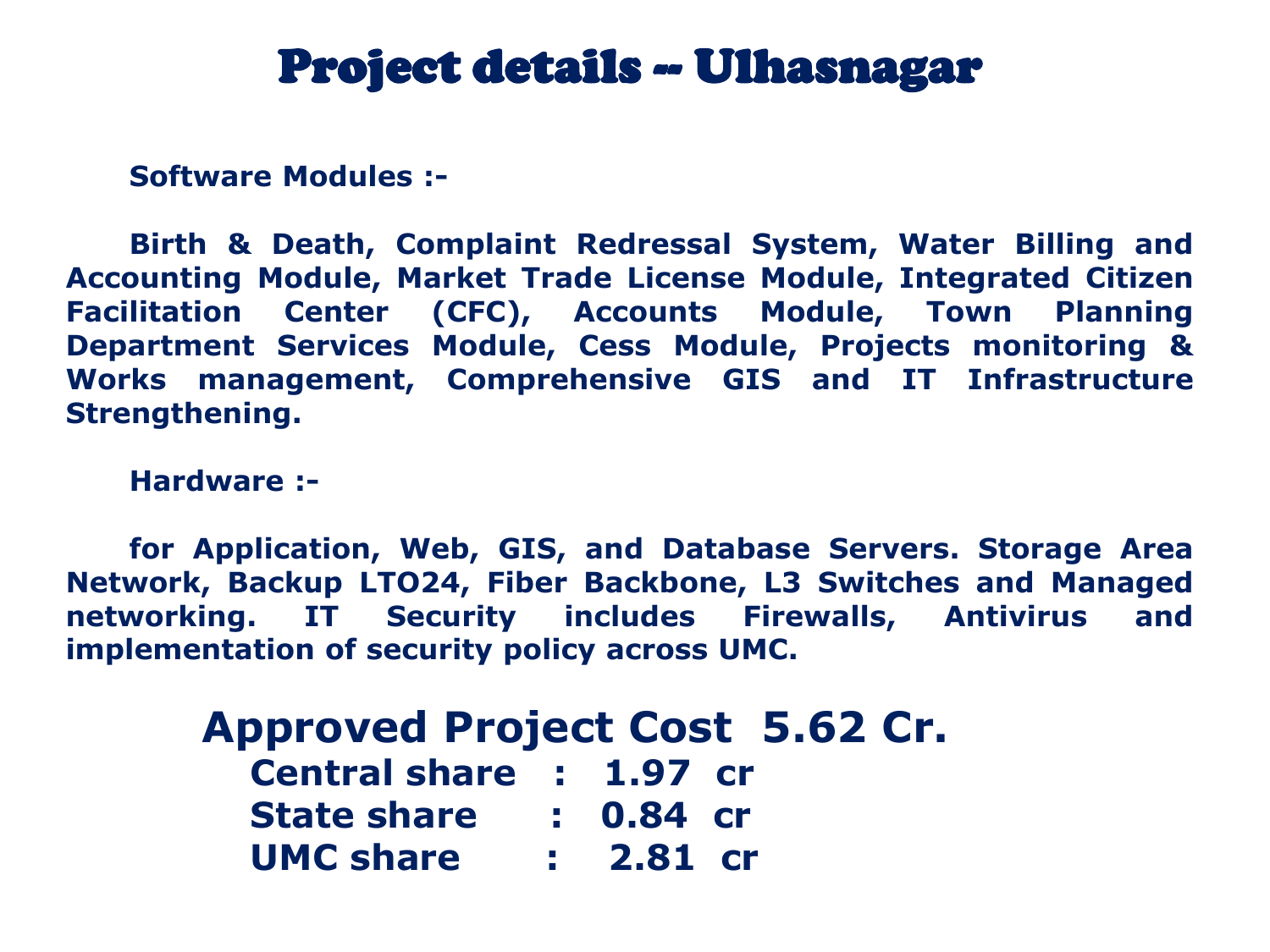### STATUS -- MODULES UNDER STATE WIDE REPLICATION

| <b>Modules</b>                               | <b>Gap Analysis</b>                                                                                                | <b>SLB</b><br><b>Points</b> | <b>SDD</b>           | <b>UAT</b>           | <b>Training</b>      | <b>Data</b><br><b>Porting</b> | <b>Implem</b><br>entation | Go<br>live           |
|----------------------------------------------|--------------------------------------------------------------------------------------------------------------------|-----------------------------|----------------------|----------------------|----------------------|-------------------------------|---------------------------|----------------------|
| Birth & Death                                | $\blacktriangledown$                                                                                               | $\blacktriangledown$        | $\blacktriangledown$ | $\blacktriangledown$ | $\blacktriangledown$ | $\blacktriangledown$          | $\blacktriangledown$      | $\blacktriangledown$ |
| Complaint<br>Redressal<br>System             |                                                                                                                    |                             |                      | $\blacktriangledown$ | $\blacktriangledown$ |                               |                           |                      |
| <b>User Workflow</b><br>& Registry<br>Module |                                                                                                                    |                             |                      |                      |                      |                               |                           |                      |
| <b>Market Trade</b><br><b>License Module</b> | $\blacktriangledown$                                                                                               |                             |                      | $\blacktriangledown$ | $\blacktriangledown$ | In Progress                   |                           |                      |
| <b>Water Billing</b><br>and Accounting       | $\blacktriangledown$                                                                                               | $\blacktriangledown$        | $\blacktriangledown$ | $\blacktriangledown$ | $\blacktriangledown$ | In Progress                   |                           |                      |
| Integrated<br>(CFC)                          |                                                                                                                    |                             |                      | $\blacktriangledown$ | $\blacktriangledown$ |                               |                           |                      |
| <b>Town</b><br>Planning<br>services          |                                                                                                                    |                             |                      |                      |                      |                               |                           |                      |
| <b>Accounts</b><br><b>Module</b>             | Implemented Tally ERP Software for Accrual based accounting system, and<br>customized several additional features. |                             |                      |                      |                      |                               |                           |                      |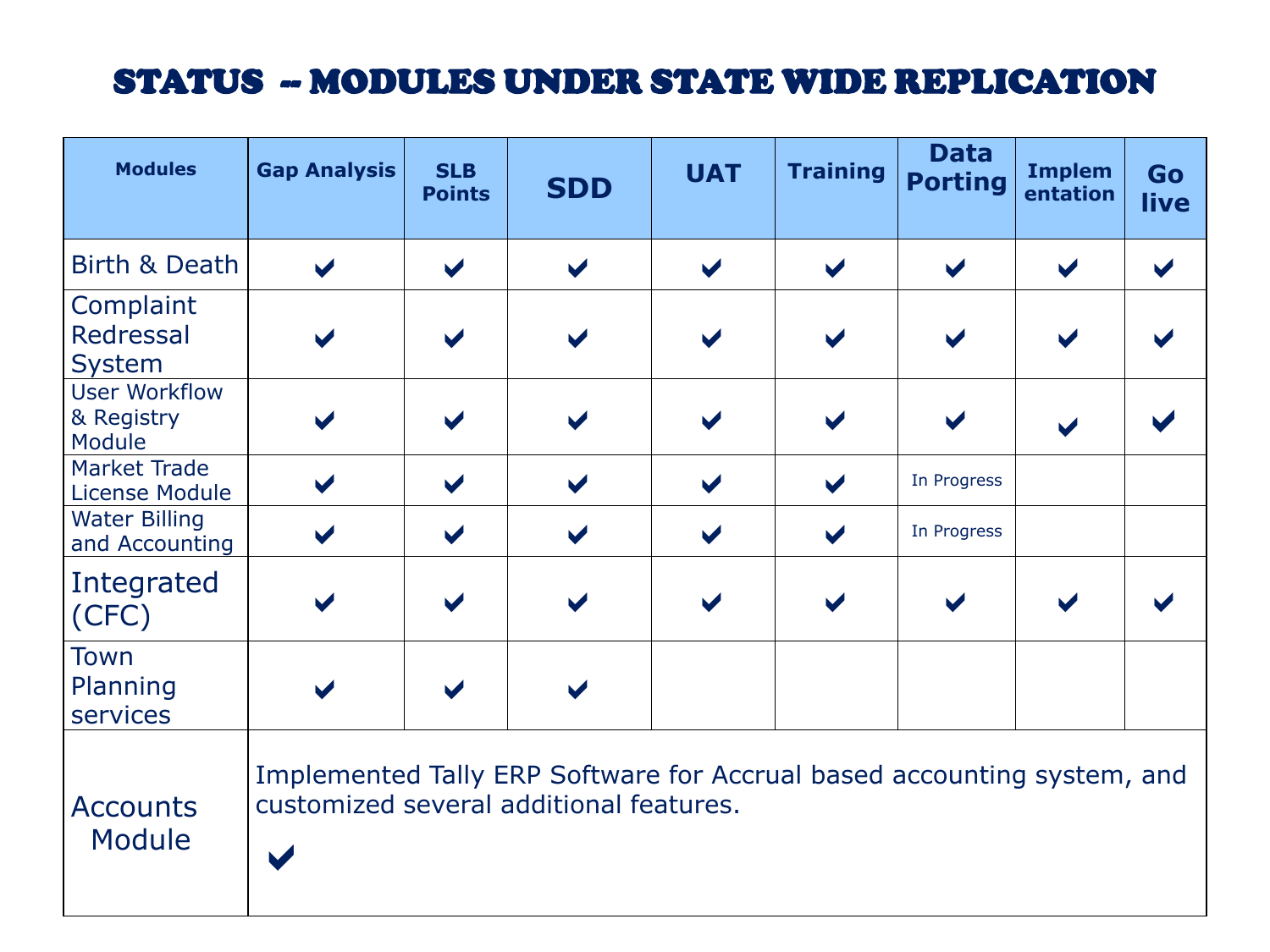#### STATUS ---- MODULES UNDER SYSTEM INTIGRATION TENDER

| <b>Modules</b>                                         | Gap<br><b>Analysis</b><br>& SRS | <b>SLB</b><br><b>Points</b> | <b>SDD</b>           | <b>UAT</b>     | <b>Training</b> | <b>Data</b><br><b>Porting</b> | <b>Imple</b><br>menta<br>tion | Go<br>live |
|--------------------------------------------------------|---------------------------------|-----------------------------|----------------------|----------------|-----------------|-------------------------------|-------------------------------|------------|
| Cess / LBT<br>Module,                                  |                                 |                             |                      |                | In<br>Progress  | <b>NA</b>                     |                               |            |
| Projects<br>monitoring &<br><b>Works</b><br>management | $\blacktriangledown$            |                             | $\blacktriangledown$ |                | In<br>Progress  | <b>NA</b>                     |                               |            |
| Comprehensi<br>ve GIS                                  |                                 |                             |                      | In<br>Progress |                 | Linking of<br><b>Data</b>     |                               |            |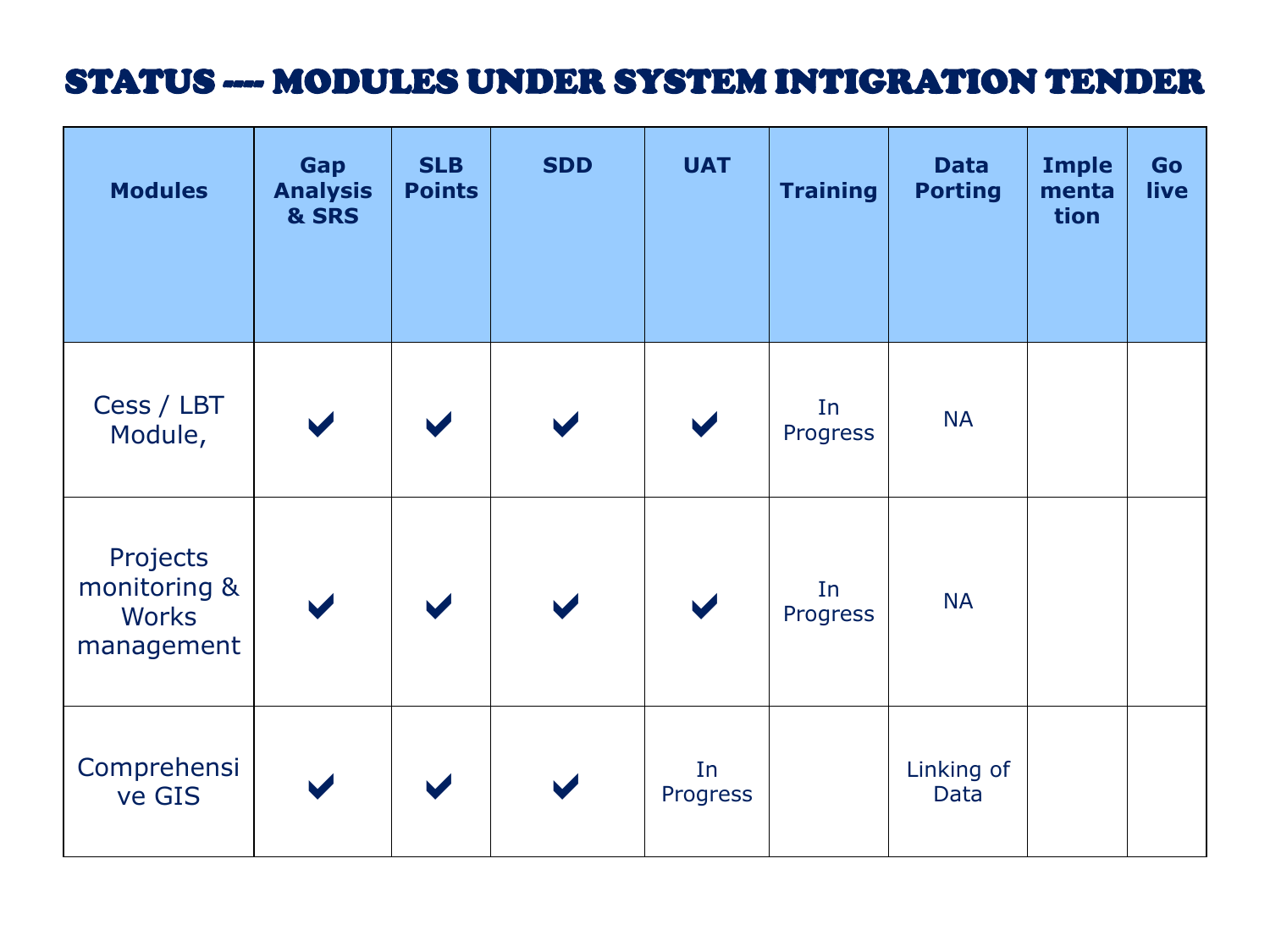#### OVERALL STATUS

#### 1. UNDER STATE WIDE REPLICATION

| <b>Software Installation</b> | <b>Software Implementation</b> | <b>Scheduled completion Date</b> |
|------------------------------|--------------------------------|----------------------------------|
| In Progress                  | In Progress                    | Dec 2012                         |

#### 2. UNDER SYSTEM INTIGRATION

| <b>Hardware</b><br><b>Installation</b> | <b>Hardware</b><br><b>Implementation</b> | <b>Software</b><br><b>Installation</b> | <b>Software</b><br><b>Implementation</b> | <b>Scheduled</b><br><b>Completion</b><br><b>Date</b> |
|----------------------------------------|------------------------------------------|----------------------------------------|------------------------------------------|------------------------------------------------------|
| Completed                              | Completed                                | In Progress                            | <b>In Progress</b>                       | Dec 2012                                             |

#### 3.Hardware & software

| <b>Software Installation</b> | <b>Hardware Implementation</b> |
|------------------------------|--------------------------------|
| 70%                          | <b>100%</b>                    |